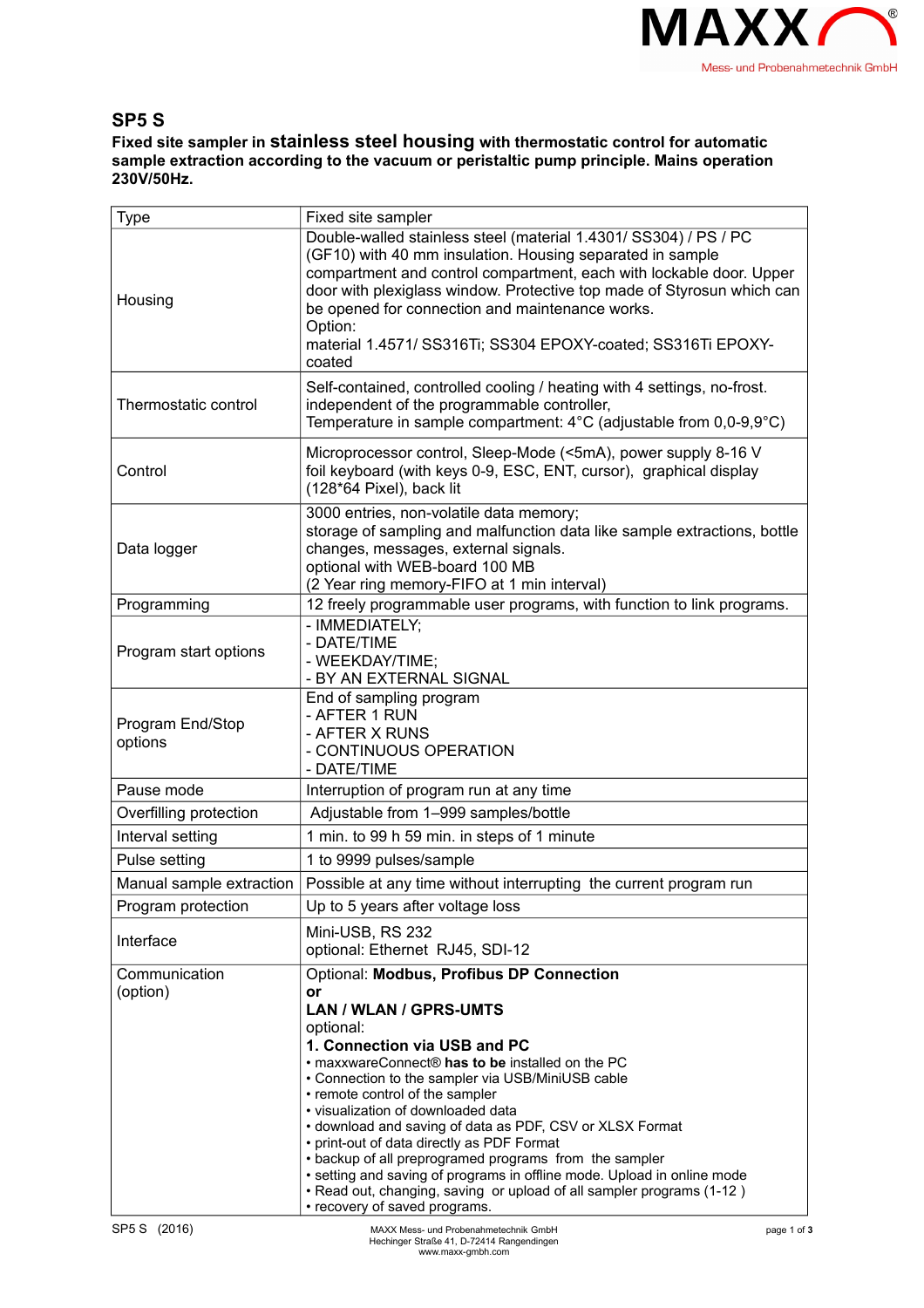

h

|                                     | 2. LAN Modul RJ45 via TCP/IP and IE-Browser<br>• ARM9-SoC<br>• 32MB RAM<br>• 100 MB Data Memory ((2 Year ring memory-FIFO at 1 min interval)<br>• Linux OS<br>$\cdot$ TCP/IP (RJ45)<br>• recording of all CPU Data (like data of sampling cycle, bottle report, error log,<br>temperature etc.)<br>• visualization via Web interface<br>• Data-export (PDF, CSV, XLS)<br>• E-Mail error messaging                                                                                                                                                                 |
|-------------------------------------|-------------------------------------------------------------------------------------------------------------------------------------------------------------------------------------------------------------------------------------------------------------------------------------------------------------------------------------------------------------------------------------------------------------------------------------------------------------------------------------------------------------------------------------------------------------------|
|                                     | or alternatively<br>3. LAN Modul RJ45 + GPRS/UMTS Router<br>• ARM9-SoC<br>• 32MB RAM<br>• 100 MB Data Memory ((2 Year ring memory-FIFO at 1 min interval)<br>• Linux OS<br>$\cdot$ TCP/IP (RJ45)<br>• recording of all CPU Data (like data of sampling cycle, bottle report, error log,<br>temperature etc.)<br>• visualization via Web interface<br>• Data-export (PDF, CSV, XLS)<br>• E-Mail error messaging<br>additionaly<br>+ Fully integrated Router (industrial standard)<br>+ UMTS / GPRS<br>+ SIM card holder<br>+ E-Mail error messaging<br>$+$ antenna |
| Languages                           | Multi-language, selectable                                                                                                                                                                                                                                                                                                                                                                                                                                                                                                                                        |
| Signal inputs                       | $\cdot$ 2 x analogue: 0/4-20 mA,<br>• 8 x digital (flow, event, 1 inputs can be programmed freely)<br>option: expandable with 4x digital, 3 inputs can be programmed freely,<br>and 8x analogue 0-20 mA or 0-10 V, Impulslength 60ms, switching<br>level 7-24 V,<br>max. working restistance 500 Ohm, max. length of signalcable 30 m                                                                                                                                                                                                                             |
| Signal outputs / status<br>messages | • 8 digital outputs,<br>1x of them as collective malfunction message (Relay optional)<br>option: expandable with 8 digital, 5 are freely programmable (in total 6<br>messages)                                                                                                                                                                                                                                                                                                                                                                                    |
| Sampling method                     | -Vacuum system 20-350 ml Option: vacuum system 20-500 ml<br>Option: vacuum VAR flow-proportional system 5-250 ml<br>Option: bypass system 20-250 ml<br>Option: peristaltic pump 10-10.000 ml (flow-proportional)                                                                                                                                                                                                                                                                                                                                                  |
| Single sample volume<br>accuracy    | Vacuum system: $< 2.5$ % or $+/- 3$ ml<br>Peristaltic pump: +- 5 % or +/- 5 ml                                                                                                                                                                                                                                                                                                                                                                                                                                                                                    |
| Suction height                      | Max. 7,5 m (at 1013hPa and stagnant medium),<br>optional 8,5 m or 15 m (Power Booster)                                                                                                                                                                                                                                                                                                                                                                                                                                                                            |
| Pumping speed                       | >0,5 m/s at suction height up to 7,8 m (at 1013h Pa);<br>pump capacity can be adjusted electronically                                                                                                                                                                                                                                                                                                                                                                                                                                                             |
| Suction hose                        | PVC, L=7,5 m, ID=12 mm. Max. hose length 30 m                                                                                                                                                                                                                                                                                                                                                                                                                                                                                                                     |
| Sampling modes                      | Time-related, flow-dependent, event-related, manual sample extraction,<br>Option: flow-proportional (for Peristaltic Pump as standard)                                                                                                                                                                                                                                                                                                                                                                                                                            |

 $\overline{1}$